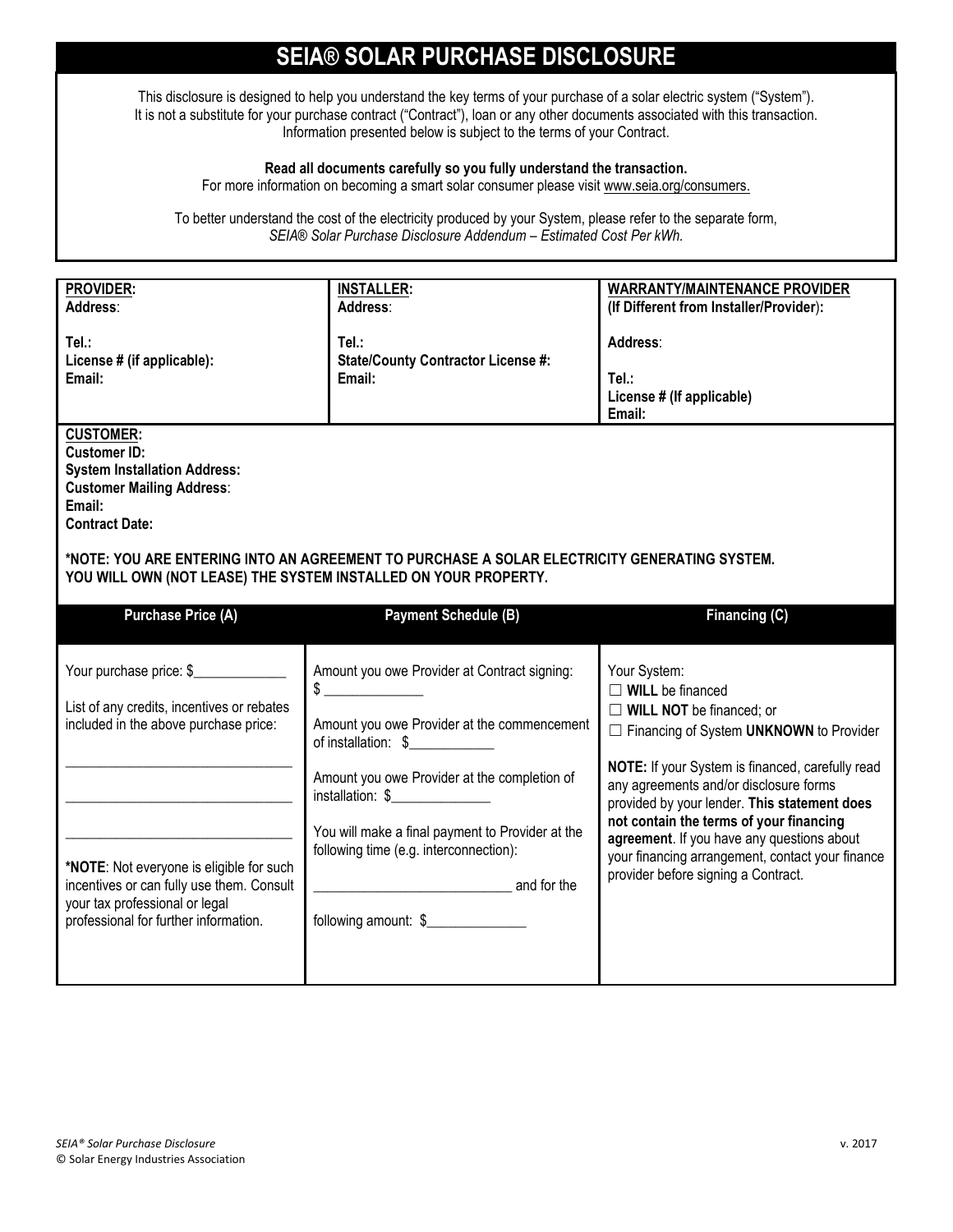| <b>Installation Timing (D)</b>                                                                                                                                                                                                                                                                                                                                                                                                                                                                                                                                                                                                                                                      | Interconnection Approval (E)                                                                             |  |  |  |
|-------------------------------------------------------------------------------------------------------------------------------------------------------------------------------------------------------------------------------------------------------------------------------------------------------------------------------------------------------------------------------------------------------------------------------------------------------------------------------------------------------------------------------------------------------------------------------------------------------------------------------------------------------------------------------------|----------------------------------------------------------------------------------------------------------|--|--|--|
| Approximate Start Date: _______ days from the date the Agreement is<br>signed or $\sqrt{\phantom{a}}$                                                                                                                                                                                                                                                                                                                                                                                                                                                                                                                                                                               | $\Box$ YOU are or $\Box$ PROVIDER is responsible for submitting a<br>System interconnection application. |  |  |  |
| Approximate Completion Date: ______ days from the date of the<br>Agreement is signed or ________________________(date).                                                                                                                                                                                                                                                                                                                                                                                                                                                                                                                                                             |                                                                                                          |  |  |  |
| Site & Design Assumptions for your Purchase (F)                                                                                                                                                                                                                                                                                                                                                                                                                                                                                                                                                                                                                                     |                                                                                                          |  |  |  |
| The estimated size of your System is: _____ kW DC<br>$\bullet$<br>Estimated gross annual electricity production in kilowatt-hours (kWh) from your System in Year 1: ________<br>$\bullet$<br>Estimated annual electricity production decrease due to natural aging of the System: ______%<br>$\bullet$<br>System location on your property:<br>$\bullet$<br>Connectivity: The System $\Box$ WILL $\Box$ WILL NOT be connected to the electric grid.<br>$\bullet$<br>At the time of installation, your local utility $\Box$ WILL $\Box$ WILL NOT credit you for excess energy your System generates. The rules applying<br>$\bullet$<br>to such credit are set by your jurisdiction. |                                                                                                          |  |  |  |
| System Maintenance & Repairs (G)                                                                                                                                                                                                                                                                                                                                                                                                                                                                                                                                                                                                                                                    |                                                                                                          |  |  |  |
| "System maintenance" refers to the upkeep and services required or recommended to keep your System in proper operation. System<br>maintenance $\square$ IS $\square$ IS NOT included for example years from example the set of e.g. Provider, Installer, Other).<br>You are required to perform the following System maintenance:<br>"System repairs" refers to actions needed to fix your System if it is malfunctioning. System repairs $\Box$ ARE $\Box$ ARE NOT provided by the<br>(e.g. Provider, Installer, Other).<br>If System repairs ARE included, the coverage periods for each hardware component of your System (in years) are:                                        |                                                                                                          |  |  |  |
|                                                                                                                                                                                                                                                                                                                                                                                                                                                                                                                                                                                                                                                                                     |                                                                                                          |  |  |  |
| If System repairs ARE included, the coverage periods for the labor/workmanship for each component of your System (in years) are:                                                                                                                                                                                                                                                                                                                                                                                                                                                                                                                                                    |                                                                                                          |  |  |  |
| Please review your Contract for additional information about any warranties on the System installation and equipment. Note that equipment<br>warranties for hardware are not required to include labor/workmanship. Your Contract may be assigned, sold or transferred by Provider without<br>your consent to a third party that will be bound to all the terms of the Contract. If such a transfer occurs, you will be notified if this will change the<br>address or phone number to use for system maintenance or repair requests.                                                                                                                                               |                                                                                                          |  |  |  |
| <b>Roof Warranty (H)</b>                                                                                                                                                                                                                                                                                                                                                                                                                                                                                                                                                                                                                                                            |                                                                                                          |  |  |  |
| Your roof $\Box$ IS $\Box$ IS NOT warranted against leaks from the System installation for ______ years by<br>(e.g. Provider, Installer, Other).                                                                                                                                                                                                                                                                                                                                                                                                                                                                                                                                    |                                                                                                          |  |  |  |
| <b>Performance or Production Guarantee (I)</b><br>Provider is providing you with a:                                                                                                                                                                                                                                                                                                                                                                                                                                                                                                                                                                                                 |                                                                                                          |  |  |  |
| $\Box$ Performance guarantee for $\_\_\$ years<br>$\Box$ Production guarantee for $\_\_\_$ years<br>$\Box$ No guarantee of performance or production                                                                                                                                                                                                                                                                                                                                                                                                                                                                                                                                |                                                                                                          |  |  |  |
|                                                                                                                                                                                                                                                                                                                                                                                                                                                                                                                                                                                                                                                                                     |                                                                                                          |  |  |  |
|                                                                                                                                                                                                                                                                                                                                                                                                                                                                                                                                                                                                                                                                                     |                                                                                                          |  |  |  |
| Taxes (J)                                                                                                                                                                                                                                                                                                                                                                                                                                                                                                                                                                                                                                                                           |                                                                                                          |  |  |  |
| You are responsible for property taxes on property you own. Consult a tax professional to understand any tax liability that may result from<br>entering the Contract.                                                                                                                                                                                                                                                                                                                                                                                                                                                                                                               |                                                                                                          |  |  |  |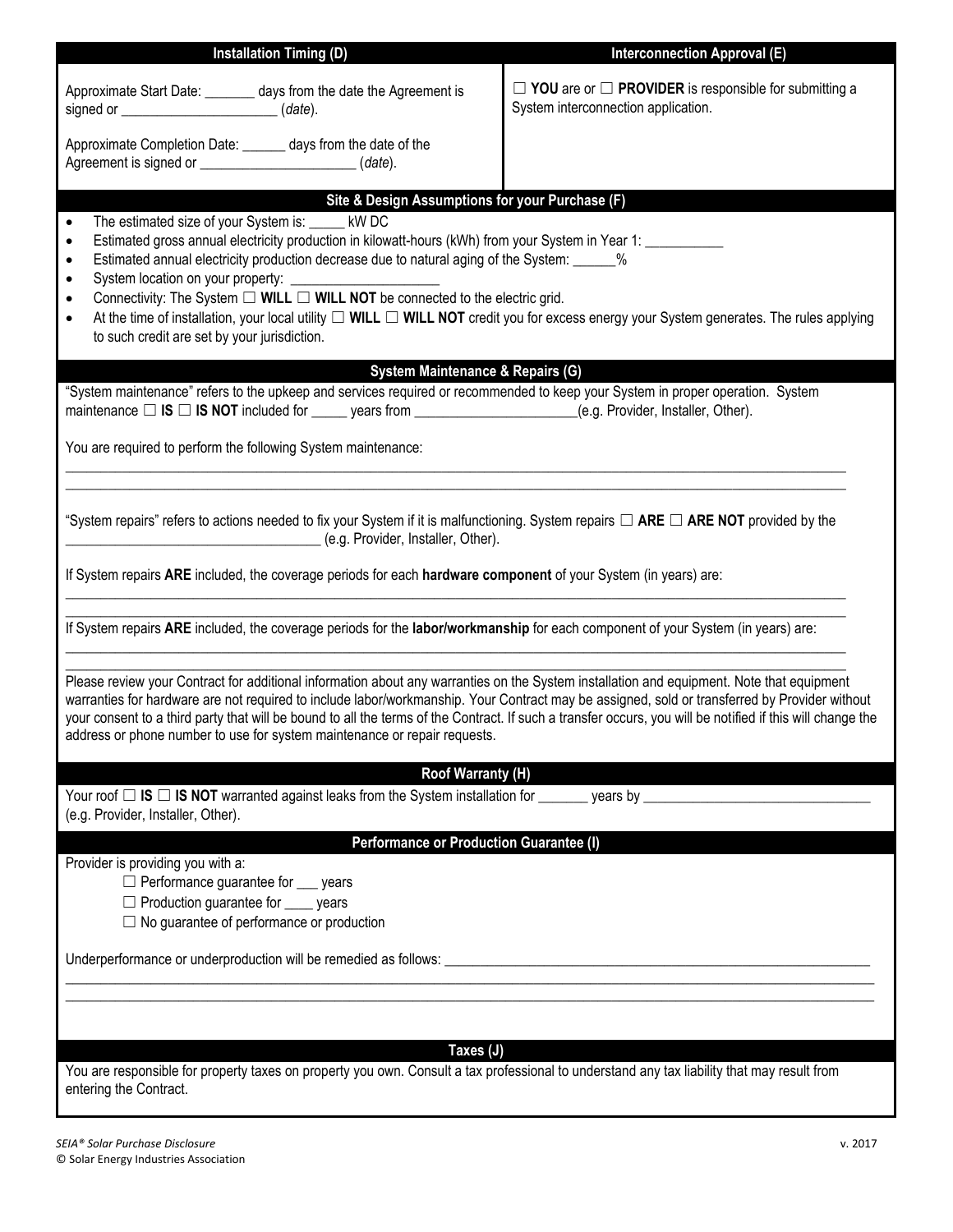|                                                                                                   | Utility and Electricity Usage/Savings Assumptions (K)                                                                                              |                                                                                                                                                                                                                                                                                                                                                                                                                                                                                                                                                                                                                |  |  |  |
|---------------------------------------------------------------------------------------------------|----------------------------------------------------------------------------------------------------------------------------------------------------|----------------------------------------------------------------------------------------------------------------------------------------------------------------------------------------------------------------------------------------------------------------------------------------------------------------------------------------------------------------------------------------------------------------------------------------------------------------------------------------------------------------------------------------------------------------------------------------------------------------|--|--|--|
| Provider $\Box$ HAS $\Box$ HAS NOT given you a financial savings estimate based on your purchase. |                                                                                                                                                    |                                                                                                                                                                                                                                                                                                                                                                                                                                                                                                                                                                                                                |  |  |  |
| If provided, the savings estimate was calculated based on:                                        |                                                                                                                                                    |                                                                                                                                                                                                                                                                                                                                                                                                                                                                                                                                                                                                                |  |  |  |
| $\Box$ Your estimated prior electricity use                                                       |                                                                                                                                                    |                                                                                                                                                                                                                                                                                                                                                                                                                                                                                                                                                                                                                |  |  |  |
| $\Box$ Your actual prior electricity use<br>$\Box$ Your estimated future electricity use          |                                                                                                                                                    |                                                                                                                                                                                                                                                                                                                                                                                                                                                                                                                                                                                                                |  |  |  |
|                                                                                                   |                                                                                                                                                    |                                                                                                                                                                                                                                                                                                                                                                                                                                                                                                                                                                                                                |  |  |  |
|                                                                                                   | Such savings estimate assumes:<br>□ Your System will last _________ years                                                                          |                                                                                                                                                                                                                                                                                                                                                                                                                                                                                                                                                                                                                |  |  |  |
|                                                                                                   | of _______ percent annually. Provider based these estimates on the following source(s):                                                            | $\Box$ A current estimated utility electricity rate of __________ [cost per kilowatt-hour] during the first year with estimated utility rate increases                                                                                                                                                                                                                                                                                                                                                                                                                                                         |  |  |  |
|                                                                                                   | on $\square$ ESTIMATED FUTURE $\square$ CURRENT utility electricity rates                                                                          | □ If your local utility is providing you credit for excess electricity your System generates, that the utility will continue to credit you based                                                                                                                                                                                                                                                                                                                                                                                                                                                               |  |  |  |
| vary.                                                                                             |                                                                                                                                                    | NOTE: It is important to understand that future utility electricity rates are estimates only. Your future utility rates and utility rate increases may                                                                                                                                                                                                                                                                                                                                                                                                                                                         |  |  |  |
|                                                                                                   | Provider $\Box$ IS $\Box$ IS NOT guaranteeing these savings. If Provider is guaranteeing savings, underperformance will be compensated as follows: |                                                                                                                                                                                                                                                                                                                                                                                                                                                                                                                                                                                                                |  |  |  |
|                                                                                                   |                                                                                                                                                    |                                                                                                                                                                                                                                                                                                                                                                                                                                                                                                                                                                                                                |  |  |  |
|                                                                                                   | Renewable Energy Certificates (RECs) (L)                                                                                                           |                                                                                                                                                                                                                                                                                                                                                                                                                                                                                                                                                                                                                |  |  |  |
|                                                                                                   | Cooling Off Period/ Right to Cancel (M)                                                                                                            | to assign or sell your RECs to a third-party. If you do sell or assign your RECs to a third party as part of the Contract or in the future, you will not<br>own the RECs to resell, use or claim, and a third party may have the right to claim clean, green or renewable energy based on its purchase of the<br>RECs from your System. In some jurisdictions, you may have to surrender some or all of your RECs to receive state, local or utility incentives.<br>In addition to any rights you have under state or local law, you □ HAVE □ DO NOT HAVE the right to terminate your Contract without penalty |  |  |  |
|                                                                                                   | <b>SEIA Solar Business Code (N)</b>                                                                                                                |                                                                                                                                                                                                                                                                                                                                                                                                                                                                                                                                                                                                                |  |  |  |
| at consumer@seia.org.                                                                             |                                                                                                                                                    | Provider $\Box$ DOES $\Box$ DOES NOT abide by and agree to be bound by the SEIA Solar Business Code and its complaint resolution process.<br>For more information about the SEIA Solar Business Code and complaint resolution process, please visit www.seia.org/consumers or email SEIA                                                                                                                                                                                                                                                                                                                       |  |  |  |
|                                                                                                   | <b>Additional Disclosures or Terms (O)</b>                                                                                                         |                                                                                                                                                                                                                                                                                                                                                                                                                                                                                                                                                                                                                |  |  |  |
|                                                                                                   |                                                                                                                                                    |                                                                                                                                                                                                                                                                                                                                                                                                                                                                                                                                                                                                                |  |  |  |
|                                                                                                   |                                                                                                                                                    |                                                                                                                                                                                                                                                                                                                                                                                                                                                                                                                                                                                                                |  |  |  |
|                                                                                                   |                                                                                                                                                    |                                                                                                                                                                                                                                                                                                                                                                                                                                                                                                                                                                                                                |  |  |  |
|                                                                                                   |                                                                                                                                                    |                                                                                                                                                                                                                                                                                                                                                                                                                                                                                                                                                                                                                |  |  |  |
|                                                                                                   |                                                                                                                                                    |                                                                                                                                                                                                                                                                                                                                                                                                                                                                                                                                                                                                                |  |  |  |
|                                                                                                   |                                                                                                                                                    |                                                                                                                                                                                                                                                                                                                                                                                                                                                                                                                                                                                                                |  |  |  |
| <b>Individual Completing this Form:</b>                                                           |                                                                                                                                                    |                                                                                                                                                                                                                                                                                                                                                                                                                                                                                                                                                                                                                |  |  |  |
|                                                                                                   |                                                                                                                                                    |                                                                                                                                                                                                                                                                                                                                                                                                                                                                                                                                                                                                                |  |  |  |
|                                                                                                   |                                                                                                                                                    |                                                                                                                                                                                                                                                                                                                                                                                                                                                                                                                                                                                                                |  |  |  |
| SEIA® Solar Purchase Disclosure                                                                   |                                                                                                                                                    | v. 2017                                                                                                                                                                                                                                                                                                                                                                                                                                                                                                                                                                                                        |  |  |  |

© Solar Energy Industries Association